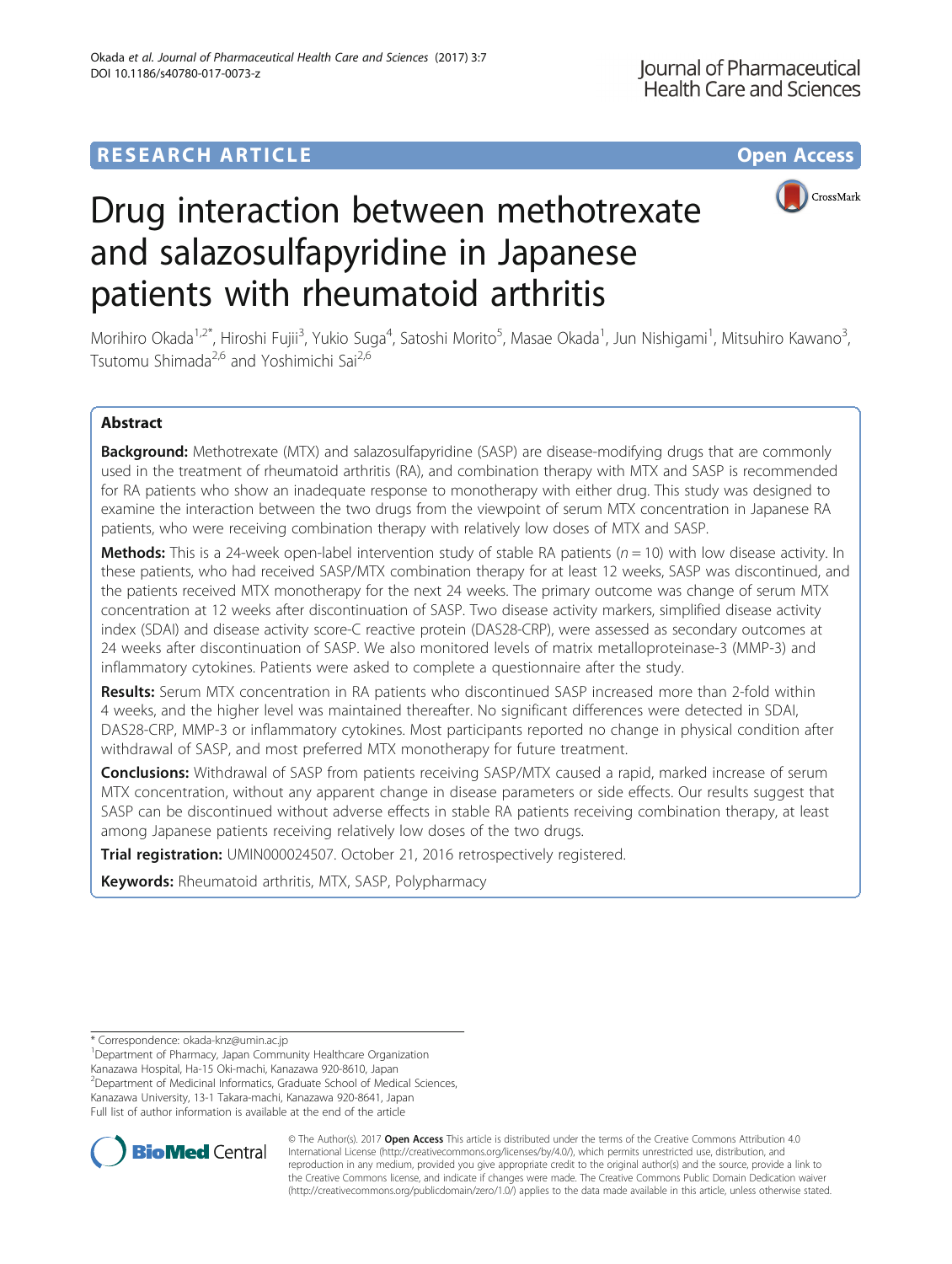# Background

Rheumatoid arthritis (RA) is a chronic, systemic, destructive joint disease. It occurs most frequently in middleaged women, and about 0.5 to 1.0% of the population suffer from the disease in the industrialized world [\[1\]](#page-6-0). At onset, patients report morning stiffness and painful swelling of small joints. These symptoms eventually cause irreversible destruction of bone and cartilage [\[2\]](#page-6-0), leading to severe disability in daily life. Therefore, early diagnosis and early intervention to prevent joint destruction are important.

The symptoms are caused by inflammatory cytokines, such as tumor necrosis factor- $\alpha$  (TNF- $\alpha$ ) and interleukin-6 (IL-6). Methotrexate (MTX) and salazosulfapyridine (SASP) are considered as first-choice drugs to treat RA [[3, 4\]](#page-6-0). MTX was developed as an anti-cancer drug in the 1940s, and was subsequently approved for RA in 1999 in Japan; it has a cytostatic effect due to its folic acid metabolism antagonistic activity, and also has an anti-inflammatory action by increasing production of adenosine. There is abundant evidence supporting the efficacy, economy, and tolerance of MTX in RA patients [\[5](#page-6-0)]. On the other hand, SASP has been used to treat RA since 1995 in Japan. It has antibacterial and anti-inflammatory activities, and is an immunomodulator [\[6](#page-6-0)]. SASP is often prescribed for RA patients who show low disease activity or who respond poorly to MTX, or who have encountered adverse events of MTX. Further, SASP/MTX combination therapy is often used for RA patients who do not show an adequate response to monotherapy, since it was found in a clinical trial that combination therapy with MTX and SASP is superior to either drug alone [\[7](#page-6-0)]. The American College of Rheumatology (ACR) and European League Against Rheumatism (EULAR) recommend combination therapy with diseasemodifying anti-rheumatic drugs (DMARDs) in RA patients who have high disease activity and poor prognosis [[3, 4\]](#page-6-0). However, a meta-analysis of combination therapy with MTX and SASP found no superiority over monotherapy with MTX [\[8](#page-6-0)].

MTX is absorbed through mainly via the protoncoupled folate transporter (PCFT) in the upper small intestine [\[9](#page-6-0), [10\]](#page-6-0). In vitro transport kinetic analyses indicated that SASP is a potent inhibitor of PCFT-mediated cellular uptake of MTX [\[11](#page-6-0)], suggesting that the absorption rate of MTX would be reduced in patients receiving the combination therapy. However, it is not known whether this change in the pharmacokinetics of MTX also occurs in RA patients, and if so, whether it influences the efficacy of SASP/MTX combination therapy.

In this study, we investigated the drug interaction of MTX and SASP in RA patients, with the aim of establishing whether SASP discontinuation is a reasonable strategy in patients receiving the combined therapy. This

information is important, because polypharmacy is undesirable on various grounds. For this purpose, we examined the effect of SASP withdrawal in stable RA patients who had received the combination therapy. We measured serum MTX concentration, disease activity markers and the levels of matrix metalloproteinase-3 (MMP-3) and inflammatory cytokines, as well as administering a questionnaire to patients.

# **Methods**

# Participant population

Outpatients fulfilling the ACR criteria for diagnosis of RA were recruited [\[12](#page-6-0)]. The main inclusion criteria were age  $\geq$  20 years, treatment with SASP/MTX combination therapy for at least 12 weeks before entry into this study, and low disease activity, defined as simplified disease activity index  $(SDAI) \leq 11$  [[13\]](#page-6-0). Thirteen patients who met these criteria agreed to participate in this study, but 3 patients who showed poor compliance were eliminated, leaving 10 patients (5 men, 5 women). The characteristics of participants at week 0 (discontinuation of SASP) are summarized in Table 1, i.e., sex, age, duration of RA, serum creatinine (Cr), blood urea nitrogen (BUN), aspartate aminotransferase (AST), alanine aminotransferase

|  |  |  | Table 1 Baseline clinical characteristics of participants |  |  |
|--|--|--|-----------------------------------------------------------|--|--|
|--|--|--|-----------------------------------------------------------|--|--|

| Items                              | Participants     |
|------------------------------------|------------------|
| No. of patients (male/female)      | 10(5/5)          |
| Age (years)                        | $64.1 \pm 10.6$  |
| Duration of RA (years)             | $8.4 \pm 11.0$   |
| Cr (mg/dL)                         | $0.66 \pm 0.12$  |
| BUN (mg/dL)                        | $15.6 \pm 4.9$   |
| AST (IU/L)                         | $20.5 \pm 3.3$   |
| ALT (IU/L)                         | $23.3 \pm 11.6$  |
| MCV (fL)                           | $97.8 \pm 2.5$   |
| CRP (mg/dL)                        | $0.2 \pm 0.2$    |
| <b>SDAI</b>                        | $5.4 \pm 4.0$    |
| DAS28-CRP                          | $2.1 \pm 0.8$    |
| MMP-3 (ng/mL)                      | $130.2 \pm 88.6$ |
| MTX (mg/week)                      | $7.0 \pm 3.0$    |
| MTX dosage at first dose each week |                  |
| 4 mg (No. of patients)             | 5                |
| 2 mg (No. of patients)             | 5                |
| SASP (mg/day)                      | $1000 \pm 0$     |
| PSL (mg/day)                       | $2.7 \pm 2.7$    |
| No. of drugs being taken           | $6.0 \pm 2.1$    |

Cr Serum creatinine, BUN blood urea nitrogen, AST aspartate aminotransferase, ALT alanine aminotransferase, MCV mean corpuscular hemoglobin, CRP C-reactive protein, SDAI simplified disease activity index, DAS28-CRP disease activity score-C reactive protein, MMP-3 matrix metalloproteinase-3, MTX methotrexate, SASP salazosulfapyridine and PSL prednisolone. Data are mean ± SD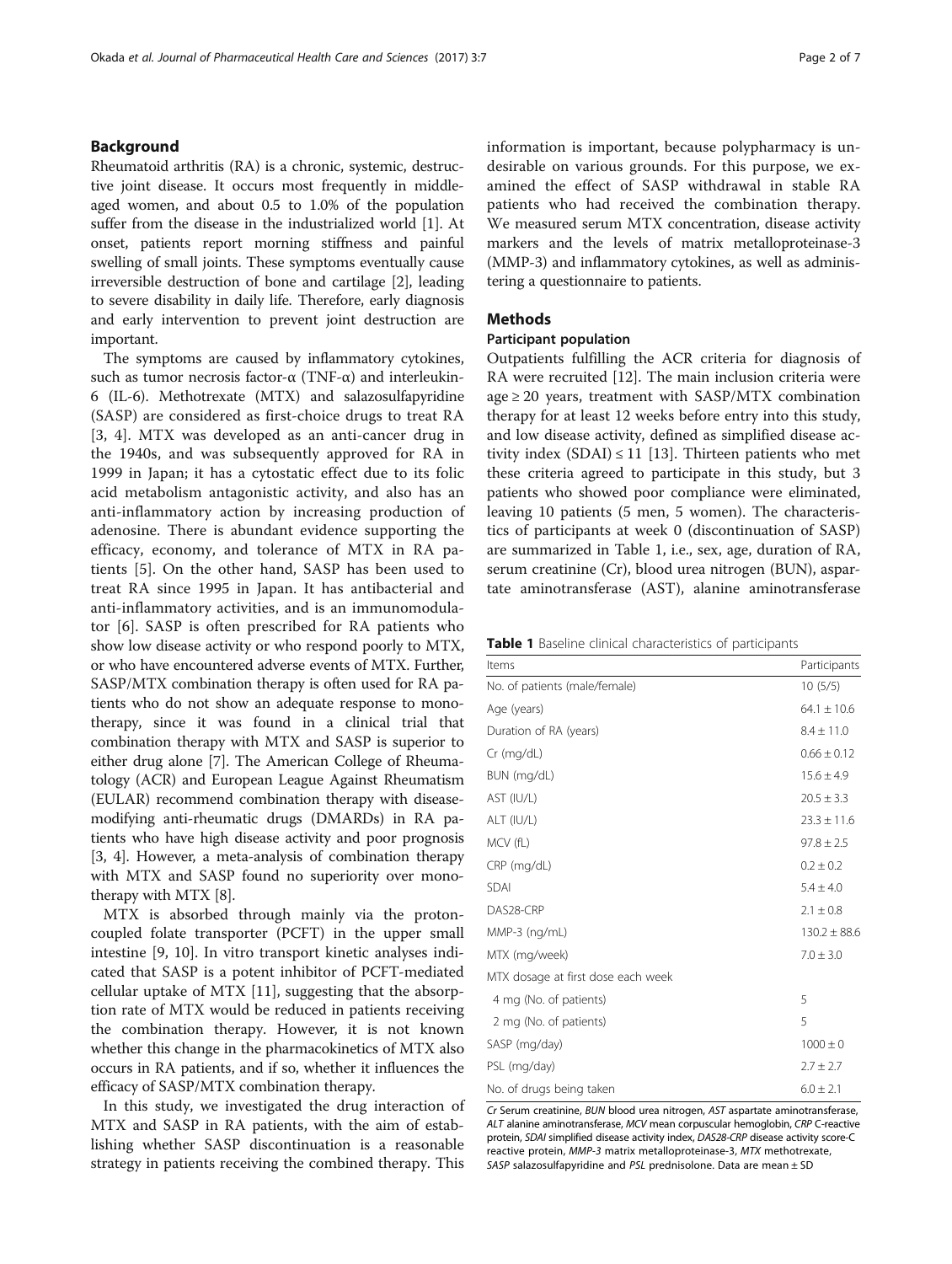(ALT), mean corpuscular hemoglobin (MCV), C-reactive protein (CRP), SDAI, disease activity score-CRP (DAS28- CRP), MMP-3, dosage of MTX, dosage of SASP, dosage of prednisolone (PSL), and number of drugs being taken.

# Study design

This prospective multicenter trial of 24 weeks duration was conducted in three hospitals (Kanazawa University Hospital, Social Welfare Organization Saiseikai Kanazawa Hospital, and Japan Community Healthcare Organization Kanazawa Hospital). The study was approved by the ethics committee of Kanazawa University, the ethics committee of Social Welfare Organization Saiseikai Kanazawa Hospital and the research ethics committee of Japan Community Healthcare Organization Kanazawa Hospital (approval number, 1228–2, 2012–002 and 11-01-02, respectively), and informed consent was obtained from all patients before initiation of the study. This study was conducted in accordance with the Declaration of Helsinki and Good Clinical Practice Guidelines.

# Treatment and observation

Serum MTX concentration was set as the primary outcome. MTX was administered orally twice or three times per week (total dosage: 4.0 - 12.0 mg per week). SASP was administered orally twice a day (total dosage: 1,000 mg per day). Blood samples were taken 2 h after the first administration of MTX in any given week, because the time-to-maximum serum MTX concentration was reported to be  $2.0 \pm 0.8$  h in the case of oral administration [\[14](#page-6-0)]. At baseline (week 0), participants stopped taking SASP, and continued MTX monotherapy, and blood samples were taken 4, 8 and 12 weeks later to measure serum MTX. As secondary outcomes, we measured SDAI and DAS28-CRP at baseline (week 0) and at 4, 8, 12 and 24 weeks to evaluate disease activity, and MMP-3 at baseline (week 0) and at 12 and 24 weeks to estimate the cartilage destruction [[15](#page-6-0)]. We also measured TNF- $\alpha$  and IL-6 in 4 participants at baseline (week 0) and at 4, 8 and 12 weeks to examine immunological changes. We monitored adverse events such as interstitial pneumonia, myelosuppression and infection through the period of observation. MTX dosage and the regimen of other drugs were kept unchanged during this study. Adherence was checked by interviewing the participants and by pill counting at each hospital visit. The questionnaire was completed at the end of the study.

# Serum MTX concentration assay

Serum was obtained by centrifugation of whole blood at 2,500 rpm for 5 min. The serum MTX concentration was measured by fluorescence polarization immunoassay with a TDxFLx analyzer (Abbot Lab., IL., USA).

# Evaluation of disease activity markers

We monitored SDAI and DAS28-CRP as markers of disease activity. SDAI was recommended as a standard marker by ACR and EULAR in 2011 [[16\]](#page-6-0). SDAI was calculated from the number of swollen joints among 28 joints (SJ), tender joints among 28 joints (TJ), the patient's global assessment of pain on a 10-cm visual analog scale (PG10), the physician's global assessment of disease activity on a 10-cm visual analog scale (MDG10) and CRP, according to the following formula [[13](#page-6-0)]:

$$
SDAI = SJ + TJ + PG10 + MDG10 + CRP
$$

SDAI scores were evaluated as follows: ≤3.3, remission; >3.3 and ≤11, low disease activity; >11 and ≤26, moderate disease activity; >26, high disease activity [\[17\]](#page-6-0).

DAS28-CRP has been developed to discriminate between high and low disease activity as indicated by clinical decisions of rheumatologists since 20 year ago [\[18\]](#page-6-0). It was calculated from the number of SJ, TJ, CRP and the patient's global assessment of pain on a 100-mm visual analog scale (PG100), according to the following formula [\[19\]](#page-6-0):

DAS28-CRP = 
$$
0.56 \times \sqrt{TJ} + 0.28 \times \sqrt{SI} + 0.36
$$
  
×  $\ln(CRP \times 10 + 1) + 0.014$   
× PG100 + 0.96

DAS28-CRP scores were evaluated as follows: ≤2.3, remission; >2.3 and  $\leq$ 2.7, low disease activity; >2.7 and ≤4.1, moderate disease activity; >4.1, high disease activity [[17\]](#page-6-0).

#### Assay of serum MMP-3, TNF-α and IL-6

Serum was obtained by centrifugation of whole blood at 2,500 rpm for 5 min. MMP-3 was measured by means of latex agglutination turbidimetry (BML, Inc., Tokyo, Japan). Serum levels of TNF-α and IL-6 were measured in 4 participants with ELISA, according to the manufacturer's protocol (R&D Systems, Inc., MN., USA).

#### Subjective evaluation by participants

We asked participants to complete a short questionnaire consisting of three questions at the end of the study. The first question is "Which was better for your physical condition, the combination therapy or the monotherapy". The second question is "Which treatment would you choose to receive in the future, the combination therapy or the monotherapy". The third question is "Please give the reasons for your choice in question 2".

#### Statistical analysis

All data were analyzed using IBM SPSS statistical software version 18 for Windows (SPSS Japan Inc., Tokyo, Japan). One-way repeated measures ANOVA with post hoc Tukey's test was used for comparisons of numerical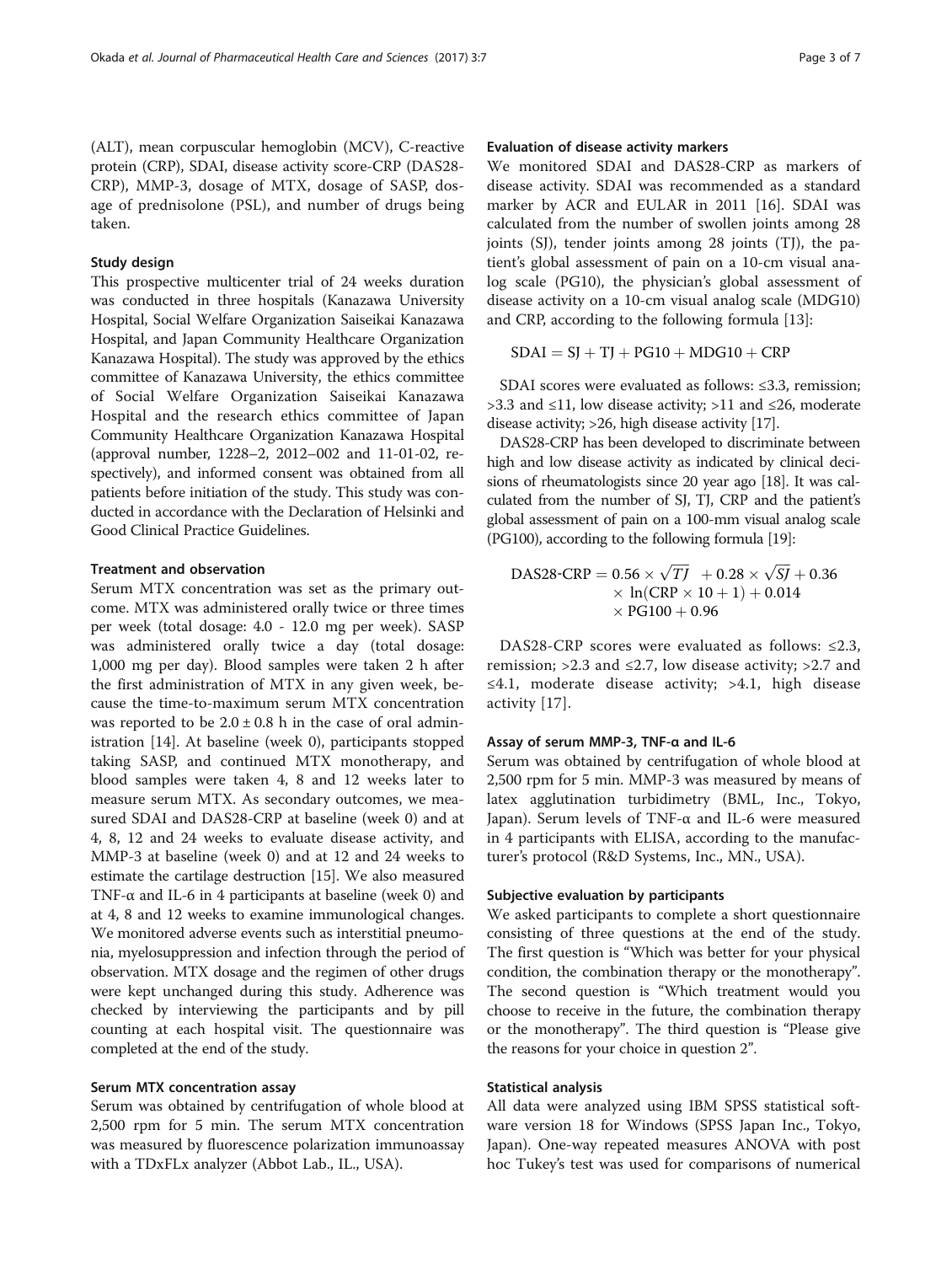<span id="page-3-0"></span>values. Data were expressed as the mean ± standard deviation. P values under 5% were considered to be significant.

# Results

#### Changes of serum MTX concentration

As shown in Fig. 1, participants in the study had significant higher serum MTX concentrations in the MTX monotherapy phase than in the SASP/MTX combination phase. The value of MTX concentration at the end of the combination therapy phase (baseline, week 0) was  $0.07 \pm 0.04$  µmol/L. The corresponding values after withdrawal of SASP were: 4 weeks,  $0.16 \pm 0.06$   $\mu$ mol/L; 8 weeks, 0.14 ± 0.04 μmol/L; 12 weeks, 0.17 ± 0.04 μmol/L;  $p < 0.005$ , respectively).

#### Changes of disease activity

No statistically significant differences were detected in SDAI (Fig. 2), although there was a tendency of improvement at 24 weeks. The baseline value at week 0 was  $5.4 \pm 4.0$  points. Subsequent values were: 4 weeks, 5.9 ± 3.9 points; 8 weeks,  $4.5 \pm 4.4$  points; 12 weeks,  $4.9 \pm 5.5$  points; 24 weeks,  $3.2 \pm 3.9$  points. DAS28-CRP showed no significant change during the study. The baseline value at the beginning of the study (week 0) was  $2.1 \pm 0.8$  points. Subsequent values were: 4 weeks,  $2.1 \pm 0.7$  points; 8 weeks,  $1.9 \pm 0.9$  points; 12 weeks,  $1.9 \pm 0.9$  points; 24 weeks,  $1.7 \pm 0.7$  points).

#### Changes of serum MMP-3 and cytokine levels

As shown in Fig. [3a](#page-4-0), MMP-3 showed no significant change during the 24-week study (baseline, week 0,







 $116.1 \pm 66.3$  ng/mL; 12 weeks,  $106.9 \pm 76.1$  ng/mL; 24 weeks,  $102.3 \pm 67.6$  ng/mL). As shown in Fig. [3b](#page-4-0), there was no statistically significant change of TNF-α or IL-6 after withdrawal of SASP. The values of TNF-α and IL-6 at baseline (week 0) were  $5.1 \pm 7.4$  pg/mL and  $5.6 \pm 7.4$ 4.9 pg/mL, and those after discontinuation of SASP were  $3.5 \pm 4.7$  pg/mL and  $4.9 \pm 4.1$  pg/mL at 4 weeks,  $2.9 \pm 1.5$ 3.1 pg/mL and  $5.2 \pm 5.2$  pg/mL at 8 weeks,  $3.4 \pm 4.3$  pg/mL and  $5.2 \pm 4.7$  pg/mL at 12 weeks, respectively.

#### Subjective evaluation of participants

The questionnaire results are shown in Table [2](#page-4-0). Seven out of 10 participants reported no change in physical condition after withdrawal of SASP, while the remaining 3 felt better after the withdrawal. Eight out of 10 said they would prefer MTX monotherapy in future. Interestingly, participants who favored monotherapy in the future said that a major reason for their choice was to reduce the number of drugs they were taking, i.e., they saw polypharmacy as undesirable.

# Occurrence of serious adverse events

None of the participants experienced serious adverse events in this study. Values of Cr, BUN, AST, ALT and MCV were unchanged during the study (Cr:  $0.66 \pm$ 0.12 mg/dL at baseline (week 0) to  $0.67 \pm 0.14$  mg/dL at 24 weeks, BUN:  $15.6 \pm 4.9$  mg/dL at baseline to  $13.7 \pm$ 3.3 mg/dL at 24 weeks, AST:  $20.5 \pm 3.3$  IU/L at baseline to 20.2 ± 4.1 IU/L at 24 weeks, ALT: 23.3 ± 11.6 IU/L at baseline to  $22.3 \pm 14.1$  IU/L at 24 weeks, MCV:  $97.8 \pm$ 2.5 fL at baseline to  $96.0 \pm 4.0$  fL at 24 weeks).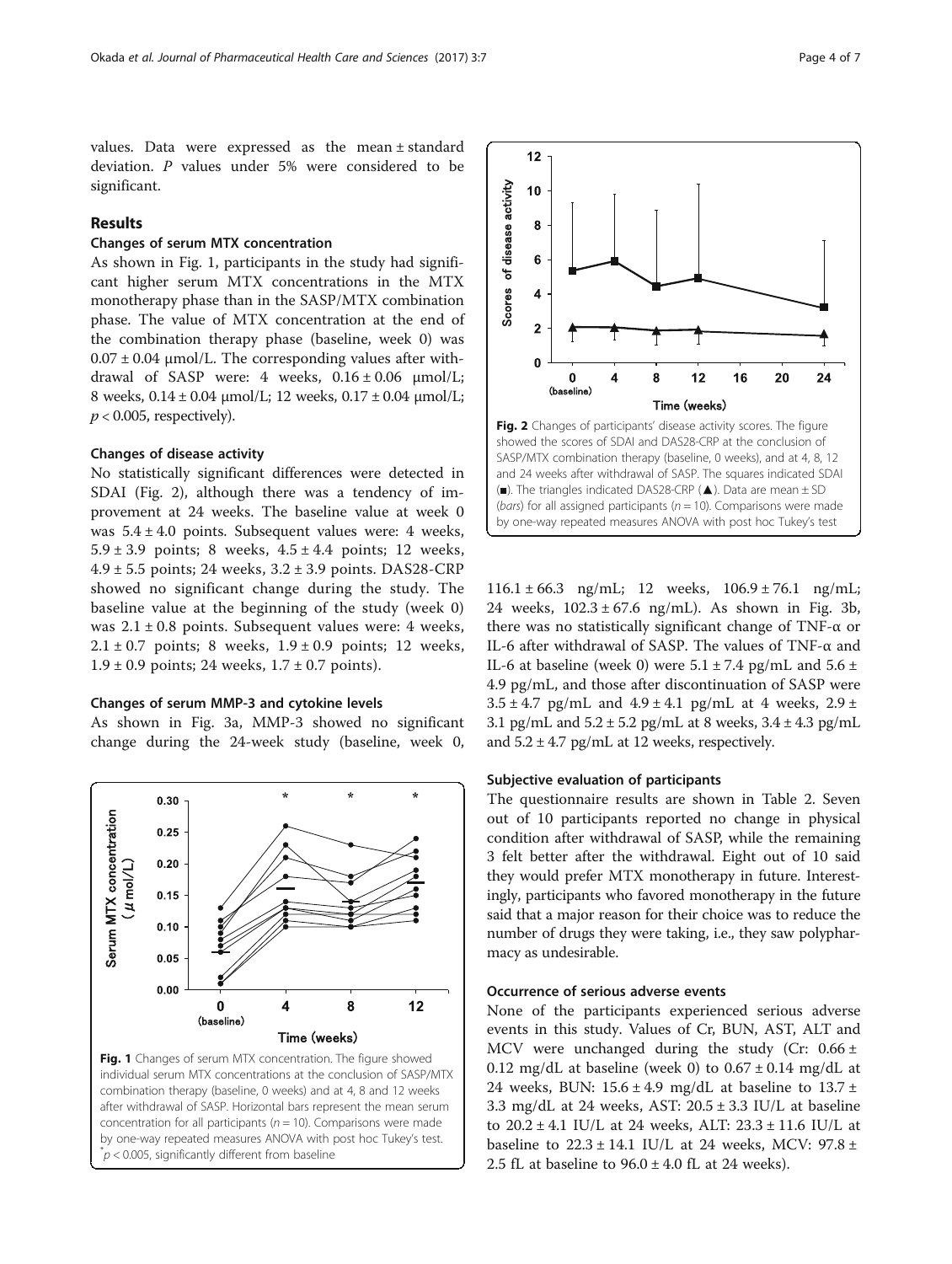<span id="page-4-0"></span>

# **Discussion**

We found that the serum MTX concentration in RA patients who were taking SASP/MTX combination therapy increased more than 2-fold when SASP was discontinued, and the increase was maintained thereafter. It was reported that improvement of inflammatory markers in RA patients is correlated with the time for which the serum MTX concentration is over 0.02 μM [\[20](#page-6-0)]. In this study, we measured only the maximum serum MTX concentration since it was not feasible to carry out frequent blood samplings in outpatients. Three out of 10 participants receiving the combination therapy had Cmax values of

| Table 2 Questionnaire: subjective evaluation by participants |  |  |  |  |
|--------------------------------------------------------------|--|--|--|--|
|--------------------------------------------------------------|--|--|--|--|

| Ouestionnaire                                                                                                                       | No. of participants |  |
|-------------------------------------------------------------------------------------------------------------------------------------|---------------------|--|
| Question 1: Which was better for your<br>physical condition, the combination therapy<br>or the monotherapy? $(n = 10)$              |                     |  |
| Combination therapy                                                                                                                 | 0                   |  |
| Monotherapy                                                                                                                         | 3                   |  |
| I found no difference                                                                                                               | 7                   |  |
| Question 2: Which treatment would you choose<br>to receive in the future, the combination therapy<br>or the monotherapy? $(n = 10)$ |                     |  |
| Combination therapy                                                                                                                 | 0                   |  |
| Monotherapy                                                                                                                         | 8                   |  |
| Follow primary physician's advice.                                                                                                  | $\mathfrak{D}$      |  |
| Question 3: Please give the reasons for your choice<br>in question 2. ( $n = 8$ , multiple answers allowed)                         |                     |  |
| I want to reduce the number of drugs I am taking                                                                                    | 6                   |  |
| I felt better with monotherapy                                                                                                      | 3                   |  |
| Lam not worried about side effects                                                                                                  | 2                   |  |
| The cost of drugs is important to me                                                                                                | 1                   |  |

MTX lower than 0.02 μM. But, after withdrawal of SASP, all participants showed a higher maximum serum MTX concentration than 0.02 μM. Furthermore, the MTX concentration at baseline in this study was lower than the average serum MTX concentration in Japanese RA patients who received weekly pulse low-dose MTX therapy in a prior study [[14](#page-6-0)], supporting the idea that coadministration of SASP tends to decrease MTX concentration.

It is noteworthy that SDAI and TNF-α tended to decrease after SASP withdrawal, and no patient showed exacerbation of RA status (Figs. [2](#page-3-0) and 3). These results suggest that the increased serum MTX concentration following SASP withdrawal at least compensated for the loss of the efficacy of the SASP. These findings appear to be inconsistent with the ACR and EULAR recommendations for combination therapy with MTX and SASP [[3, 4\]](#page-6-0). However, the apparent contradiction may be explained by differences in the dosages of MTX and SASP. Our participants received an average MTX dosage of 7.0 mg/week, compared with 12.5 mg/week in Capell et al.'s clinical trial in the UK [[7](#page-6-0)]. Similarly, the average SASP dosage in our participants was 1,000 mg/day, compared with 2,500 mg/day in Capell et al.'s clinical trial [[7](#page-6-0)]. In other words, Japanese RA patients take smaller dosages of MTX and SASP than those recommended in ACR and EULAR. It seems likely that these relatively low MTX and SASP dosages are unsuitable for combination therapy for RA patients.

The reason for the increased serum MTX concentration following SASP withdrawal may be that SASP is a potent inhibitor of PCFT, which plays an essential role in MTX absorption from the upper small intestine. Indeed, the influx of MTX is inhibited by SASP in human alveolar epithelial cell line A549 expressing PCFT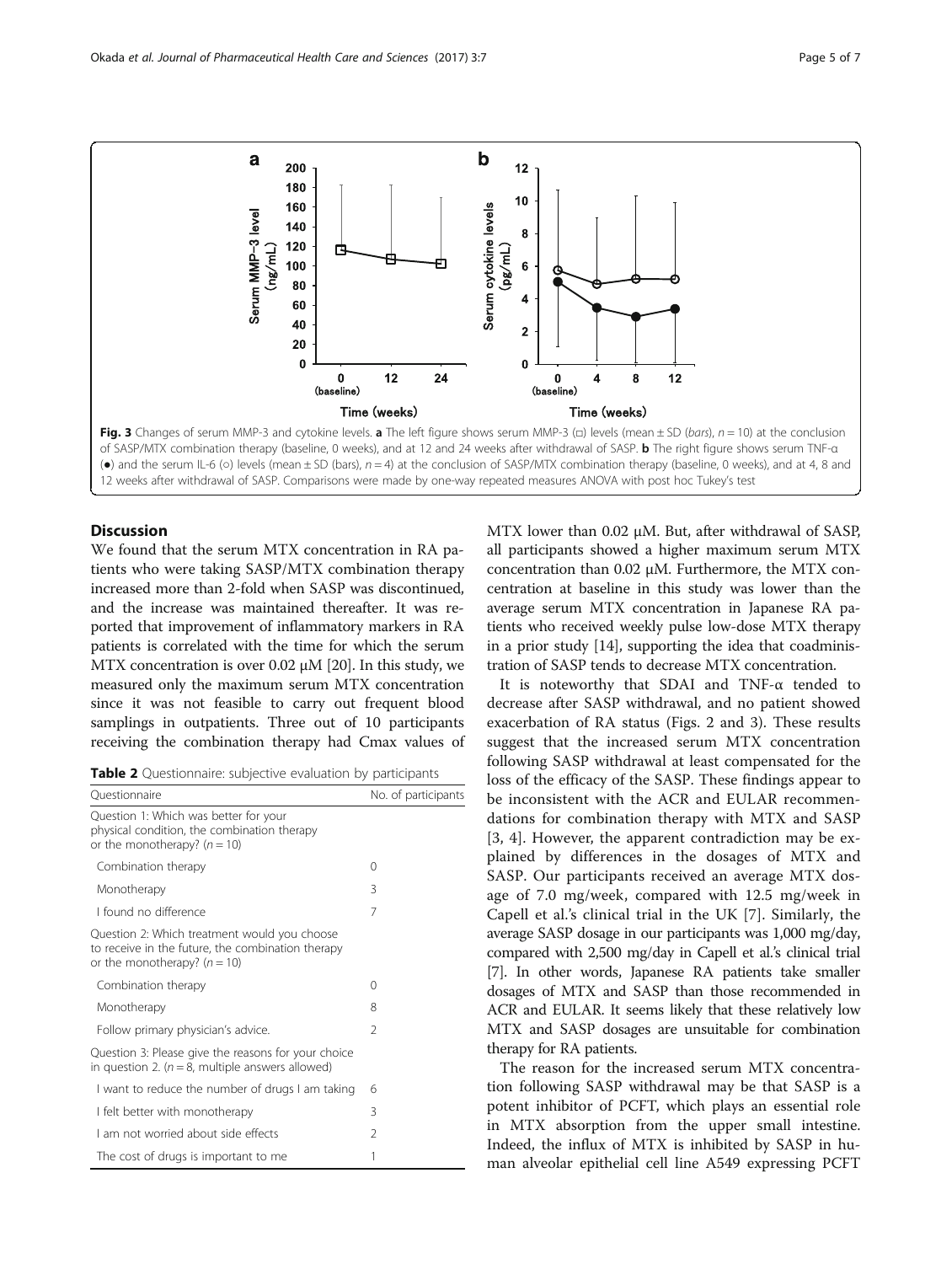mRNA [\[10](#page-6-0)]. It was also reported that the  $IC_{50}$  of SASP for MTX uptake in HEK293 cells stably expressing human PCFT was 60.4 μM [[11\]](#page-6-0). In the clinical situation, the nominal SASP concentration might be 5 mM or higher in the small intestine when 500 mg of SASP is taken with 200 mL of water, and so the concentration of SASP should be more than sufficient to inhibit the absorption of MTX via PCFT. We consider that the recovery of PCFT function plays a key role in the recovery of serum MTX concentration after SASP withdrawal from SASP/MTX combination therapy. A possible countermeasure to overcome the MTX-suppressing effect of combination therapy might be to take SASP only in the during the intervening periods which not to take MTX under weekly pulse low-dose MTX therapy, since orally administered MTX was rapidly and almost completely absorbed [[21](#page-6-0)].

The results of the questionnaire indicated that most participants preferred MTX monotherapy. Thus, on the basis of both objective and subjective evaluations, it would be reasonable to withdraw SASP in stable RA patients receiving SASP/MTX combination therapy. In this study, the resulting increase of serum MTX concentration did not cause severe adverse events. However, care is necessary in the case of SASP withdrawal, because MTX-associated adverse events such as bone marrow suppression and liver injury are MTX dose-dependent. Further study will be needed to identify the optimum treatment in RA patients undergoing DMARDs therapy.

Recently, polypharmacy has become a significant social problem in our aging society [\[22](#page-6-0)]. Schuler et al.'s reported that the average number of prescriptions in 543 patients who entered hospital in Austria was  $7.5 \pm 3.8$ . They identified possible drug-drug interaction in 65.8% and adverse events in 17.8% of the patients [\[23\]](#page-6-0). In another study, the incidence of adverse events was 6.5% when patients took 1–3 drugs, and 13.1% when they took 6–7 drugs [\[24\]](#page-6-0). It has also been demonstrated in a clinical trial that the incidence of nausea was increased in RA patients taking SASP/MTX combination therapy compared with MTX monotherapy [\[25](#page-6-0)]. Polypharmacy is a particularly important problem for RA patients, who often take large numbers of drugs, such as biological agents, DMARDs, prednisolone (PSL), non-steroidal antiinflammatory drugs, stomach drugs and anti-osteoporosis drugs. Among our stable RA patients, the average number of drugs was  $6.0 \pm 2.1$ . Thus, if we can reduce polypharmacy by replacing SASP/MTX combination therapy with MTX monotherapy based on the results of this study, there could be a significant benefit for RA patients.

The present study has several important limitations. First, the number of cases was small. Secondly, we used an open label design, which might have introduced subjective bias. Thirdly, we did not examine changes of methotrexate-polyglutamates, which accumulate in cells during MTX administration, though a relationship between disease activity of RA and methotrexatepolyglutamates concentration was recently reported [[26](#page-6-0)]. Nevertheless, we believe the results of this smallscale study warrant a more detailed re-examination of the relative merits of SASP/MTX combination therapy and MTX monotherapy.

# Conclusions

The results of this small-scale open-label clinical trial indicate that the MTX concentration increased markedly upon discontinuation of SASP, with no apparent change of efficacy or side effects. Therefore, we suggest that it is reasonable to withdraw SASP in stable RA patients receiving SASP/MTX combination therapy, at least in Japanese RA patients receiving relatively low doses of the two agents. This would have the advantage of reducing the potential adverse effects of polypharmacy.

#### Abbreviations

ACR: American College of Rheumatology; DAS-28CRP: Disease activity score-C reactive protein; DMARDs: Disease-modifying anti-rheumatic drugs; EULAR: European League Against Rheumatism; IL-6: Interleukin-6; MCV: Mean corpuscular hemoglobin; MMP-3: Matrix metalloproteinase-3; MTX: Methotrexate; PCFT: Proton-coupled folate transporter; PSL: Prednisolone; RA: Rheumatoid arthritis; SASP: Salazosulfapyridine; SDAI: Simplified disease activity index; TNF-α: Tumor necrosis factor

#### Acknowledgments

We thank Dr. Ryo Inoue, Dr. Ichiro Mizushima and Dr. Hisao Muto for introducing RA patients.

#### Funding

There are no funding sources for this study.

#### Availability of data and materials

Data used in this study will not be shared owing to the risk of identifying an individual, although most patients' data are presented in the main manuscript.

#### Authors' contributions

MoO conceived the study, designed the protocol, carried out the study and drafted the manuscript. HF and MK monitored the patients. HF, YuS, SM, MaO, JN, TS and YoS coordinated the study and helped to draft the manuscript. MoO wrote the paper. All authors revised the manuscript for intellectual content and approved the final manuscript.

#### Competing interests

The authors report no conflicts of interest. Yoshimichi Sai is the Editor-in-Chief of the journal. This manuscript shall be handled Editor-blind.

#### Consent for publication

Written informed consent was obtained from all participants for publication of this study. A copy of the written consent is available for review upon request.

#### Ethics approval and consent to participate

The study was approved by the each institution's ethics committees of Kanazawa University Hospital, Social Welfare Organization Saiseikai Kanazawa Hospital, and Japan Community Healthcare Organization Kanazawa Hospital (approval number, 1228–2, 2012–002 and 11-01-02, respectively). This study was conducted in accordance with the Declaration of Helsinki and Good Clinical Practice Guidelines. The waiver of informed consent from individual participants was approved by the ethics committees. Anonymized data with serial study ID numbers created by the study hospital were used throughout the study.